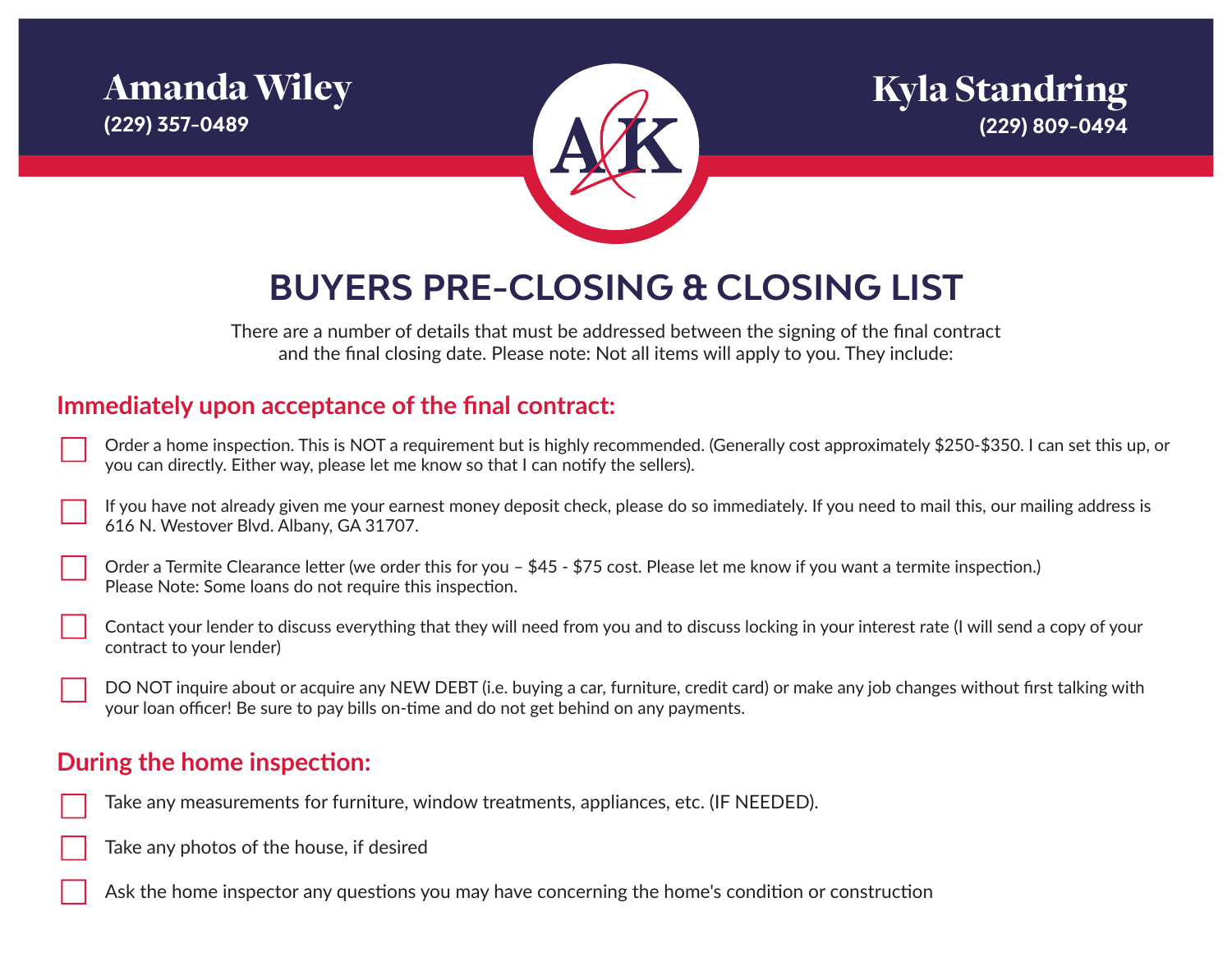# **One to two weeks following the acceptance date of the final contract:**

- Immediately after receiving your home inspection report back, please let me know which items that we would like to request that the seller repair and schedule a meeting with me so that we can make the formal request.
- Make sure that your lender has ordered your appraisal.
- Start getting home owners insurance quotes & send the one you choose to your lender.
- Order a survey to know your exact property lines (if desired- NOT REQUIRED) (general cost is approximately \$500 and not common)
	- Order well/septic inspections (if applicable). This may be a lender requirement. These cost total approximately \$250.
	- Remember to stay in constant contact with your lender.

#### **Two weeks before closing date:**

- Contact insurance company to set up homeowner's policy to be in effect day of closing. Please provide a copy of this quote to your lender.
- Call lender and inquire if additional information is needed
	- Get a change of address package from the post office and begin notification process.

#### **One week before Closing:**

- Make contact with lender to ensure that closing date is on schedule
- Get directions to closing attorney's office (wel provide this information)
- We will formally schedule the closing this week. (once we get the go ahead from your lender). Please let us know what times of the day work best for you.
	- Schedule utility transfers (see utility list- we will provide this for you)